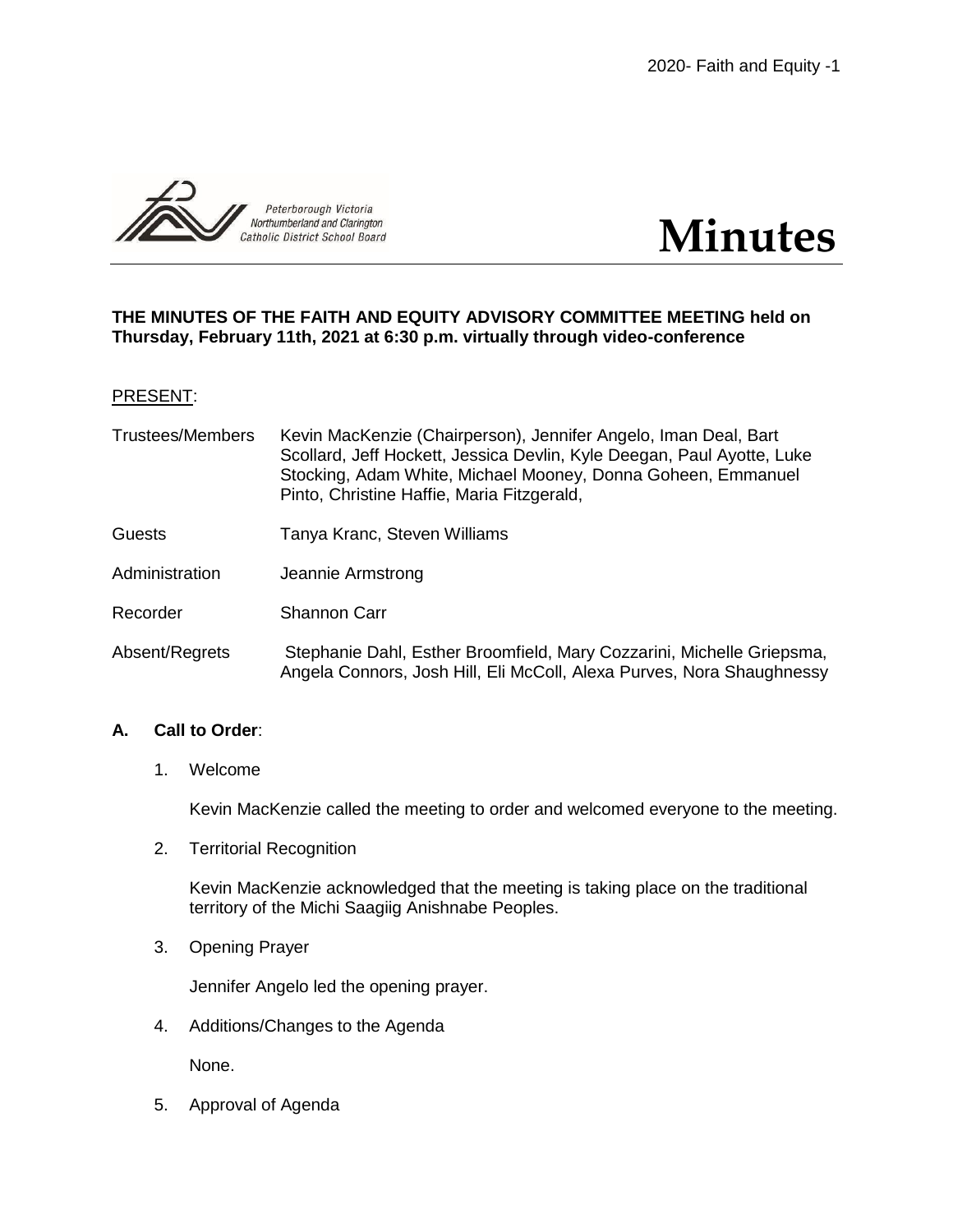**MOTION:** Moved by Paul Ayotte, seconded by Father Paul Massel

that the Agenda be accepted.

Carried.

6. Declarations of Conflicts of Interest

None.

7. Approval of the Minutes of the Meeting of Thursday October 22, 2020

**MOTION:** Moved by Jennifer Angelo, seconded by Donna Goheen

that the Minutes of the Meeting of Thursday, October 22, 2020 have been approved.

Carried.

8. Business Arising from the Minutes

None.

### **B. Discussions/Presentations**:

1. Revisiting PVNCCDSB's Equity Plan: The Equity & Diversity Continuum

Jeannie Armstrong gave a presentation and update on PVNCCDSB's 2017-2020 strategic plan and discussed next steps in the revision of this document. Next steps include providing resources such as guest speakers and Professional Development courses for system/school leaders and consultants. Guest speaker Nadine Williams presented to the Principal's about nurturing hope through allyship. The Board received great feedback from principals about Nadine's presentation and Nadine will speak to students in each of our six high schools. Jeannie also shared PVNCCDSB's "Equity Continuum" which will provide further assistance with educating and training staff, with Equity and Diversity, including areas such as promoting student voices, pedagogical practices, safe schools, family/community connections and professional development.

Professional Development is being provided to staff from all levels of the Board so we can support the system with training on equity. Senior staff, Administrators and Learning Consultants are all taking part in the National Equity Project (NEP). This project is a six week course, with one session per week about how to coach students in Equity.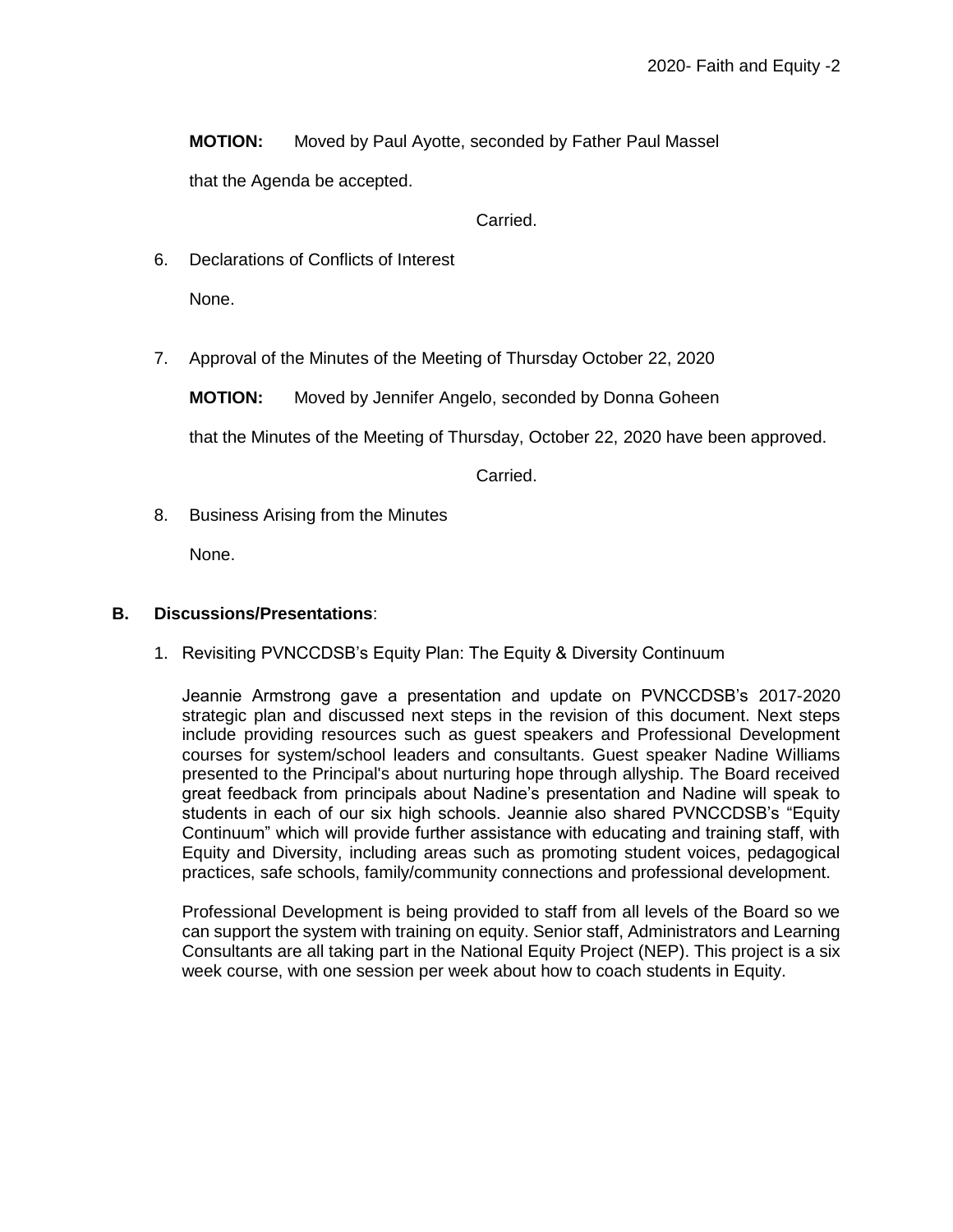### 2. Black History Month Resources- Jennifer Angelo

Jennifer presented the We Are All Wonderfully Made resource, which includes a variety of lessons including curriculum for black history month. Through the We Are All Wonderfully Made resource, lessons are also included for Indigenous history, ELL and LGBTQ. Lessons are being added on a regular basis.

In terms of Black History month in Canada, Jennifer Angelo provided an article to teachers from "School Mental Health Ontario." This is an article that teachers are encouraged to read before utilizing resources. Discussion points in this resource help to create safe spaces within the classroom so all students can engage in conversations. It is a great document for teachers to review and prepare themselves to reflect on the content provided. It is also another great resource to support student mental health to identify possible triggers along with next steps for staff. The Board has also provided additional prompts to teachers which gives them the language and topics to start the conversation and establish norms.

Exit cards have been provided to teachers along with the resources so mental health leads can gather data on who is using the resources and how they can further provide support. More information can be found here: [Wonderfully Made](https://docs.google.com/presentation/d/1B6BGroVaLAIgWLMb5BpS8OLOOCQoNCdrX6U4_bCMgKs/edit?usp=sharing)

3. ELD/ESL Update - Adam White & Steven Williams

We had 55 intake meetings this year, mostly relocated students. Incomers are coming to us knowing how school works but not knowing enough to be able to effectively participate in academic classes. We have an incredible partnership with settlement workers whose job it is to support families and help them integrate into our community and schools. They are helping them get into homework clubs and connecting with chaplains. We had challenges this year getting those connections to work again with COVID-19. However, we set up virtual meetings with settlement workers and it was a huge accomplishment and has worked well for both sides. The virtual meetings helped with the student's mental health as well.

Adam introduced STEP, which is a Ministry Language Assessment tool, which guides teachers through English development. ELL has received funding from the Ministry of Education in order to kick start this new program. We are moving all STEP forms/assessment information to Clevr. Clevr is an online database to store information. Teachers that are currently teaching ELL students will have access to student information along with the administration and it will be a secure way to share the assessment information of that student. More information can be found here: [Update](https://drive.google.com/file/d/1GLWgADMpR3VQwgmgV6S6YilyE4IwQX0E/view?usp=sharing)  [on ELL](https://drive.google.com/file/d/1GLWgADMpR3VQwgmgV6S6YilyE4IwQX0E/view?usp=sharing)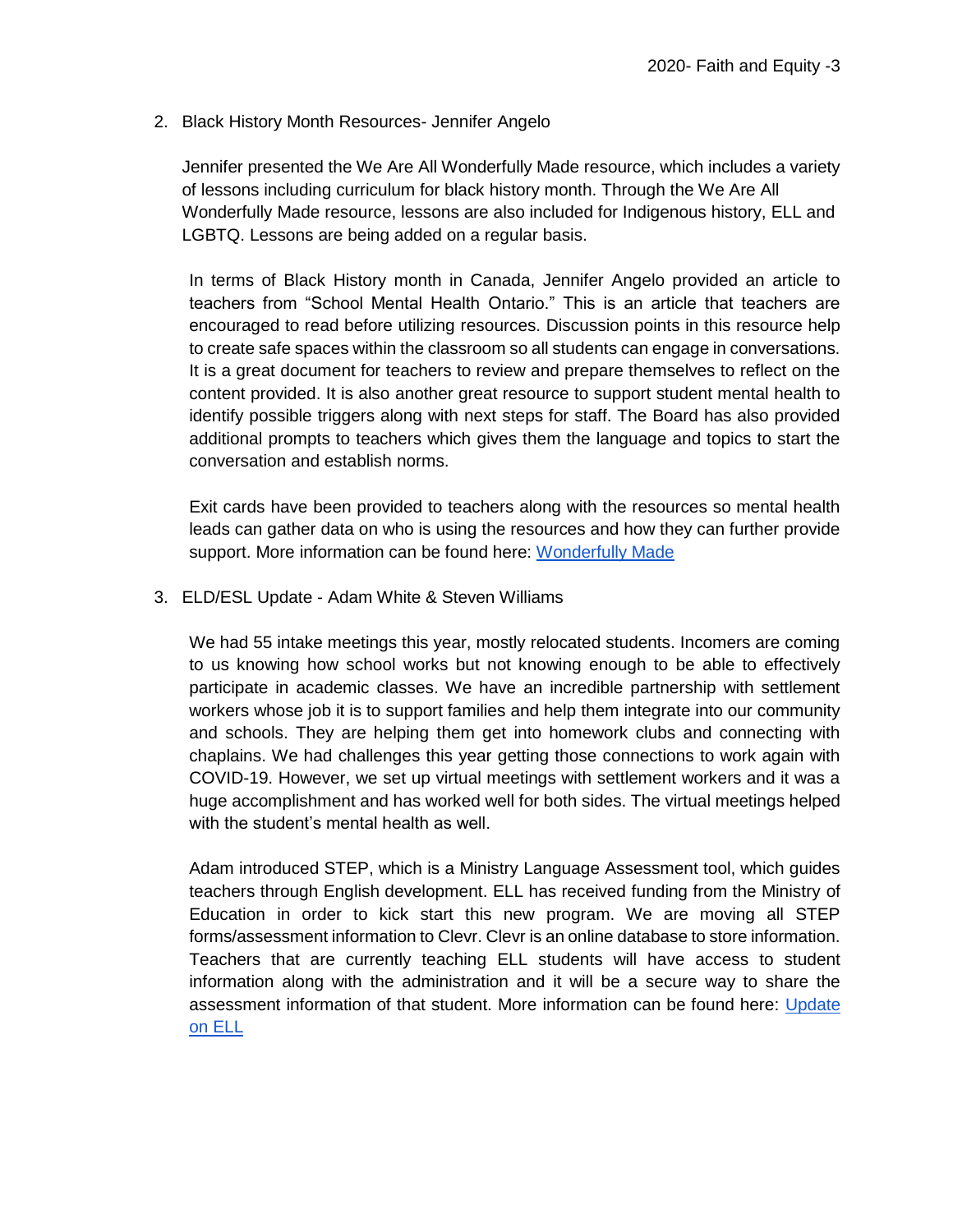# **C. Information Items**:

1. Faith & Diocesan Update- Father Paul Massel

Before COVID-19 we had a morning prayer at the CEC every Wednesday morning, around 7 or 8 staff members would attend. During COVID-19 lockdown we have integrated the prayer via google meets and have made it available to all staff members of PVNCCDSB. It has become a great success with 25-30 people joining every Wednesday morning.

The Thursday after Ash Wednesday we have a book study called "The Universal Christ". The writer, Richard Rohr, will be speaking with us while we read the book. We have about 20 people attending the book study which will take place over 6 evenings.

An Ash Wednesday service was filmed outdoors to connect to the sacredness of the earth and involved students from many of our high schools. The Bishop prepared the homily at the Ash Wednesday service. This pre-recorded service will be available to all PVNCCDSB staff and students.

2. CWL and Rosary in the Schools update - Maria Fitzgerald

Many activities of the C.W. L. have been cancelled due to the pandemic, the group continues to prepare meals or offer other means of support such as phone calls to those confined to their homes. Over \$5000 has been raised through drive-in Bingo and Tap and Go Bingo which in turn has been donated to the needy in the community - St. Vincent de Paul & One Roof as examples. Although the rosary visitors cannot visit the schools, they have been busy making over 3000 rosaries for the Schools in preparation for the launch of the program in these schools. The Rosary Program has COVID-19 procedures in place to ensure they are not shared between students and will be handed to the next grade annually.

This year we are having mini member meetings to elect new Diocessan officers and conveners. Last week we answered the plea of the YES Community by giving them \$1,500 to their fundraising bliss.

We just had our 11th annual Bell Let Talk day campaign which was supported by CWL. This program encourages action for people to listen to a friend, ask for help and to care for the common home.

3. Religion Resource List Update - Jeannie & Adam White

Currently looking at identifying some French resources, we have a meeting with the Bishop to discuss this so that our teachers can use consistent vetted resources. The list of resources was shared by our Director of Education, to members of the Board of Trustees. The list of resources can be found here: **[PVNCCDSB Text and Support](https://docs.google.com/document/d/1kS3FZGyPv83-oYcyZ9gL4xKpbnBn26HnXhiccAuvVlE/edit?usp=sharing)  [Resources for Religious Education and Family Life](https://docs.google.com/document/d/1kS3FZGyPv83-oYcyZ9gL4xKpbnBn26HnXhiccAuvVlE/edit?usp=sharing)**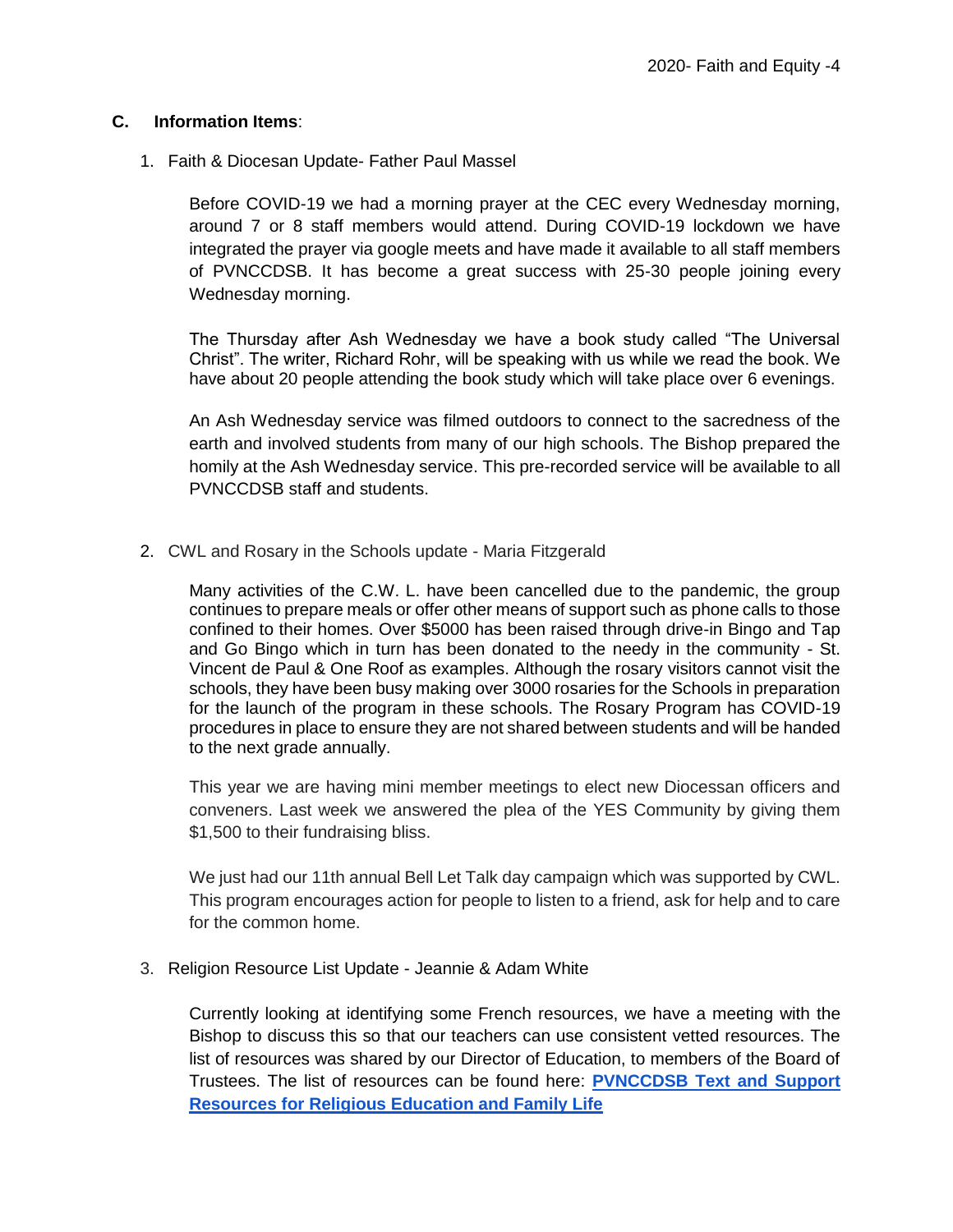### **C. Information Items**

#### 1. Committee Member Updates:

Jeff Hockett - Special Education Advisory Committee members will be attending the following meetings: Attended International Holocaust Remembrance Day virtual event on January 27th and Humber College International Women's Day Forum on Lessons on Groundbreaking Leadership from Black Women on March 6th 2021. These meetings highlight the conversation that is taking place in regards to the intersection of race and special education.

Accessibility for Ontarians with Disability Act - After review of AODA, different Administrative Procedures are to be written for items such as General requirements, employment, IT, customer service, public spaces and HR. Principals are doing PD on the basis of the new AP's requirements. All Public spaces are to be accessible - Resolution has been written to solicit the government for funding to update public spaces.

Weekly presentations from our Special Education Services Department - live Thursdays at noon and recorded to be available to all PVNC staff. Topics have included Executive Functioning Skills, Self-Advocacy, French as A Second Language and Special Education, Reading and Interpreting a Psychological Assessment and The Science of Reading.

Luke Stocking - Since last meeting we have hired a new Central Ontario Animator, she is responsible for the Diocese of Peterborough. Emily will maintain the relationship of Development and Peace and PVNCCDSB moving forward.

We have also been developing a new program called Laudato Si schools program, more information can be found here: [Laudato Si schools Program.](https://mail-attachment.googleusercontent.com/attachment/u/0/?ui=2&ik=3b035ee003&attid=0.1&permmsgid=msg-f:1691456297363726841&th=1779428a6d7661f9&view=att&disp=inline&saddbat=ANGjdJ8h-qh_wl5x8JS0bJcJQN4DQR_cd_hNPIBNiZ3JtL_MT3eN34ZIvPxOQ3wFmVlJUIcR0YGk53-9QxD-xEdY4RkcuncNtq4PG-xBDD3EOUvNloRZXML6HyZaUOxxd4gyWLujxXXidk09MXH6HZJZlbHab_mu15OC0ct2UsWQUrJodsgulisGHY5Xwn0wrmZja-9qtfPcvudjEeRoYUZty7hyiFBfQnkugqMXZ24VlJJyXBl2GjDlRMkhLCDtpBTrcOszgcEUBdDwprbJaxIxP7jtWmU3qVpO39Hhn020wbBXXzBLJaKhHwrQtOjGOfVcW5JHZyvLLkl050ZsZ_xpGi_jUu7dnCRvqrGo3EgNInPn2dgk9gLqtmnmPKUBpx1kEsD1cYXSrWB6nJCaW64FHXOIutUiZQkiE2oSxjTjYCJwurfTtGEv-fV3NexE4vD7JBGakz1Y5Qr0JckV9vnsJw9c7Vb7dalW5MuTHimLhMe0WXGtYHSye8vaRV3TywiDS20NdNkJ7Do2m7yRLcPGBzBbpCrT_23eJn8-MadDI3BHk_CA8hzVjW1OUJlu9YW4N6eSbx_oH88ZatqRY97rRtYzBnvkGU8mY46lpr9tu5JJ8gQgVD5nt4SKJon19mSKDgv22P4lOOfV5D1dUQzlxh3BWc72KO34X-qktwmHBmCixRPeAy-fJjWJa40) The National THINKfast takes place March 11-12 and there is an information meeting on February 18th.

Paul Ayotte - Knights of Columbus are disappointed that they cannot go into the schools to do the annual poster contest or the basketball free throw contests. As part of our food for family's program we are providing 40 cans for 40 days of Lent. We have had great support from the students at Immaculate Conception Catholic Elementary School, they have supported us by providing food, hats and mitts.

Jessica Devlin - We are not seeing people in person at the New Canadian Centre, we are doing it virtually, which is quite challenging. We usually have 75 new individuals per year, however, we have had 10 this year due to COVID-19. Most of these individuals have relocated to bigger cities with their loved ones. We are in partnership with PTBO youth services and have received funding. We are hiring someone for a 18 month contract position that speaks Arabic. This individual will be working with youth and